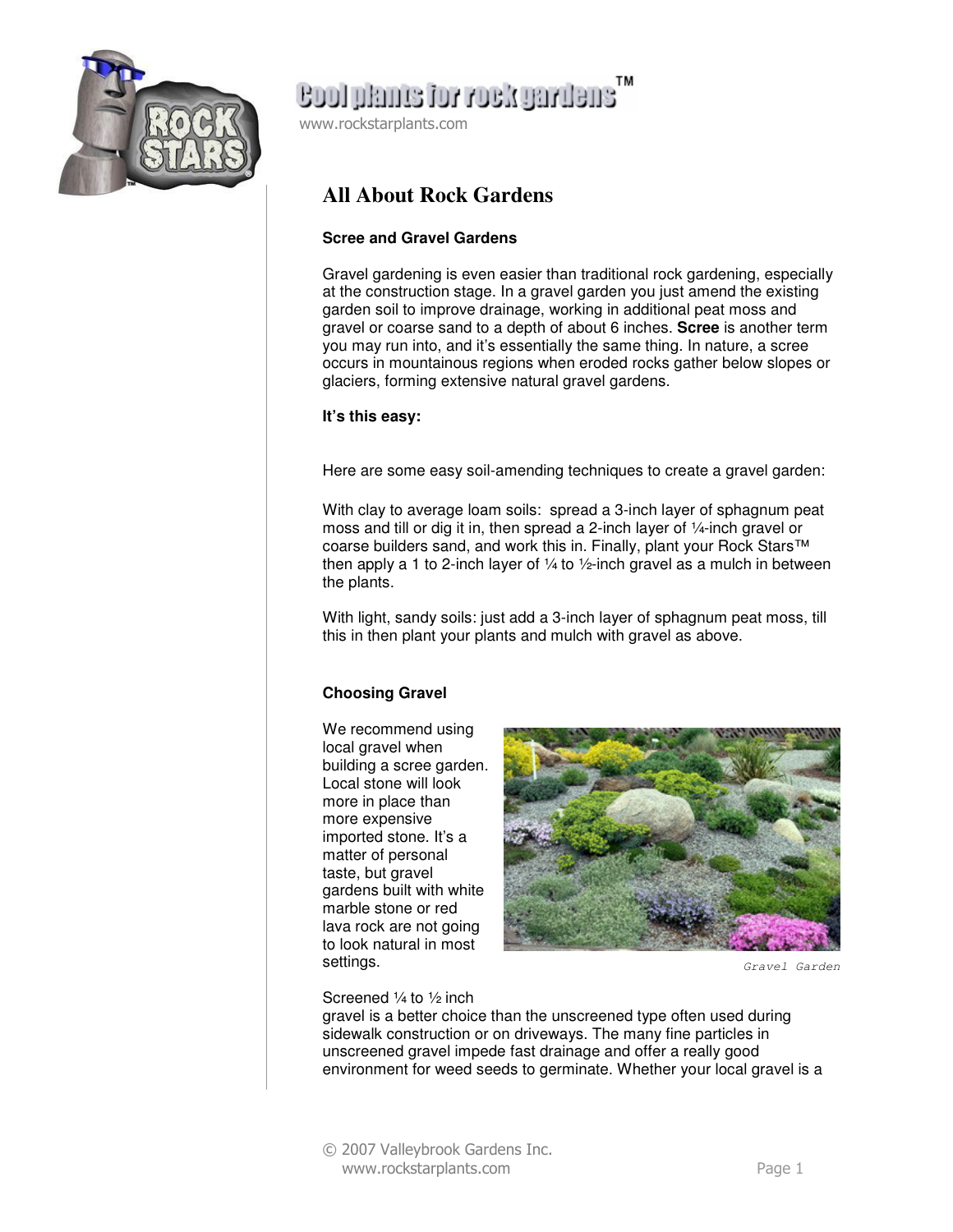

ensuring Noor rot enmal loos

www.rockstarplants.com

mixture of different kinds of stones or is crushed from one type of solid rock is not of much importance so far as the plants are concerned.

#### **Using Larger Rocks in Gravel Gardens**

Boulders of different sizes can certainly be included in a gravel garden. Try to bury at least some the boulders by half or more to help them look more natural, as if a glacier had left them in place rather than a wheel barrow. Boulders will also look more natural if they are the same type of stone as the gravel mulch, or at least in a similar tone. Again, this is a matter of taste – if you prefer to use boulders in a completely contrasting colour then go right ahead and do it. It's easiest to do your initial soil preparation work first before introducing your boulders, then rake the area smooth before laying down the gravel mulch.

#### **Making Pathways**

In a medium to large gravel garden, you probably want to include some pathways in order to do maintenance but also to direct people to walk on the paths instead of on your Rock Stars®. Lay the paths after your basic soil preparation is done, but before you start laying down the gravel mulch or planting. Pathway materials are limited only by your imagination and budget. Flat natural



Gravel Garden

stones, cut flagstones, bricks and many moulded concrete blocks are widely available at building supply stores. A really inexpensive option to consider (or a temporary one until you lay a "real" path later) is simply to mark both sides of your path and just avoid planting within that area. Once your plants begin to grow the pathway will become more apparent and you can then remove the markers.

#### **Choosing Plants for a Gravel Garden**

All of our Rock Stars® will grow well in a scree or gravel garden. You might also want to include dwarf conifers to provide some more substantial shapes and some interest in the winter months. We have a whole other

© 2007 Valleybrook Gardens Inc. www.rockstarplants.com Page 2